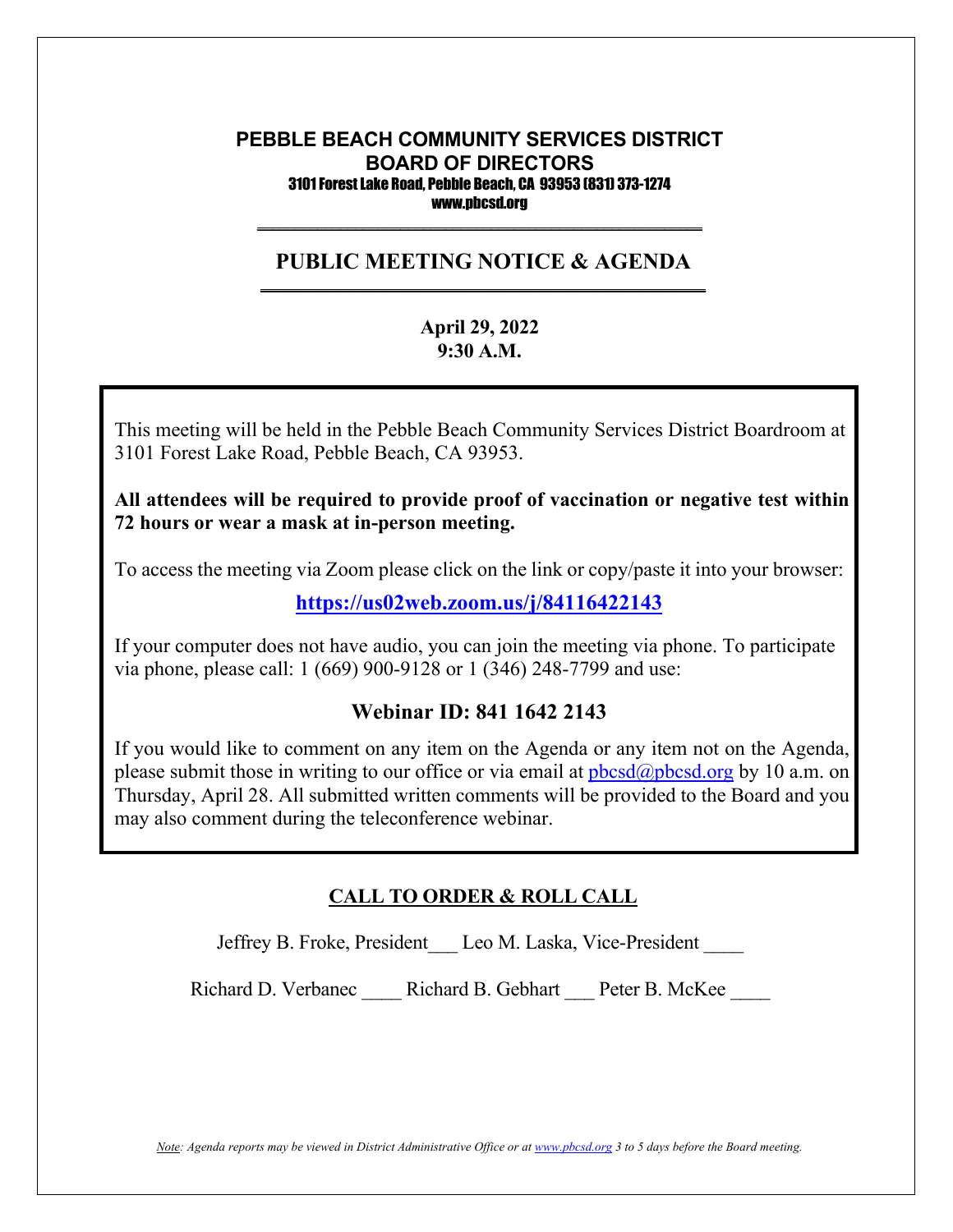### **APPEARANCES, ORDER OF BUSINESS & ANNOUNCEMENTS**

- 1. *Appearances: Anyone may address the Board on matters under the Board's purview. Comments on listed matters are in order when the Board is considering them. An unlisted matter may be heard but the Board can take no action on it until the matter is scheduled for a future agenda, unless immediate action is required or there is an emergency.*
- 2. *Agenda Changes: Anyone may ask the Board to consider changing the order of a listed matter unless it is a timed public hearing.*
- 3. Recognize Kelvin Ellison for [receiving statewide Collection System Person of the](https://pbcsd.org/wp-content/uploads/2022/04/03.-Kelvin-Ellison-CWEA-Collections-System-Person-of-the-Year-Award.pdf)  [Year Award from California Water Environment Association.](https://pbcsd.org/wp-content/uploads/2022/04/03.-Kelvin-Ellison-CWEA-Collections-System-Person-of-the-Year-Award.pdf)

# **MINUTES & FINANCIAL MATTERS**

- 4. Approve *[Minutes](https://pbcsd.org/wp-content/uploads/2022/04/04.-PBCSD-Draft-minutes-for-March-25-2022-Board-Meeting.pdf)* of Regular Board meeting held on March 25, 2022.
- 5. Receive *[Statement of Receipts and Disbursements](https://pbcsd.org/wp-content/uploads/2022/04/05.-Statement-of-Receipts-Disbursements-for-March-2022.pdf)* for March 2022.
- 6. Approve *[Check Register](https://pbcsd.org/wp-content/uploads/2022/04/06.-Check-Register-for-March-2022.pdf)* for March 2022.
- 7. Adopt *[Resolution No. 22-07](https://pbcsd.org/wp-content/uploads/2022/04/07.-RES-22-07-Fiscal-Year-2022-23-Preliminary-Budget.pdf)* approving *Preliminary Budget for FY 2022-23* and setting public hearing to consider Final Budget and user fees on June 24, 2022 at 9:40 a.m.
- 8. Adopt *[Resolution No. 22-08](https://pbcsd.org/wp-content/uploads/2022/04/08.-RES-22-08-Approving-Agreement-for-Financial-Auditing-Services.pdf)* approving agreement for financial auditing services.

# **LAW ENFORCEMENT**

9. Receive [Law Enforcement Program Status Report for quarter ending March 31, 2022.](https://pbcsd.org/wp-content/uploads/2022/04/09.-Law-Enforcement-Program-Status-Report-for-Quarter-Ending-March-31-2022.pdf)

### **FIRE DEPARTMENT**

10.Receive [Fire Chief's monthly report](https://pbcsd.org/wp-content/uploads/2022/04/10.-Fire-Chiefs-Monthly-Report.pdf) of Fire Department operations, training and fire prevention.

# **MAINTENANCE, ENGINEERING & CONSTRUCTION**

11.Receive monthly utilities [operations and maintenance report](https://pbcsd.org/wp-content/uploads/2022/04/11.-Operations-Maintenance-Report.pdf) for wastewater collection, treatment and disposal and recycled water distribution systems.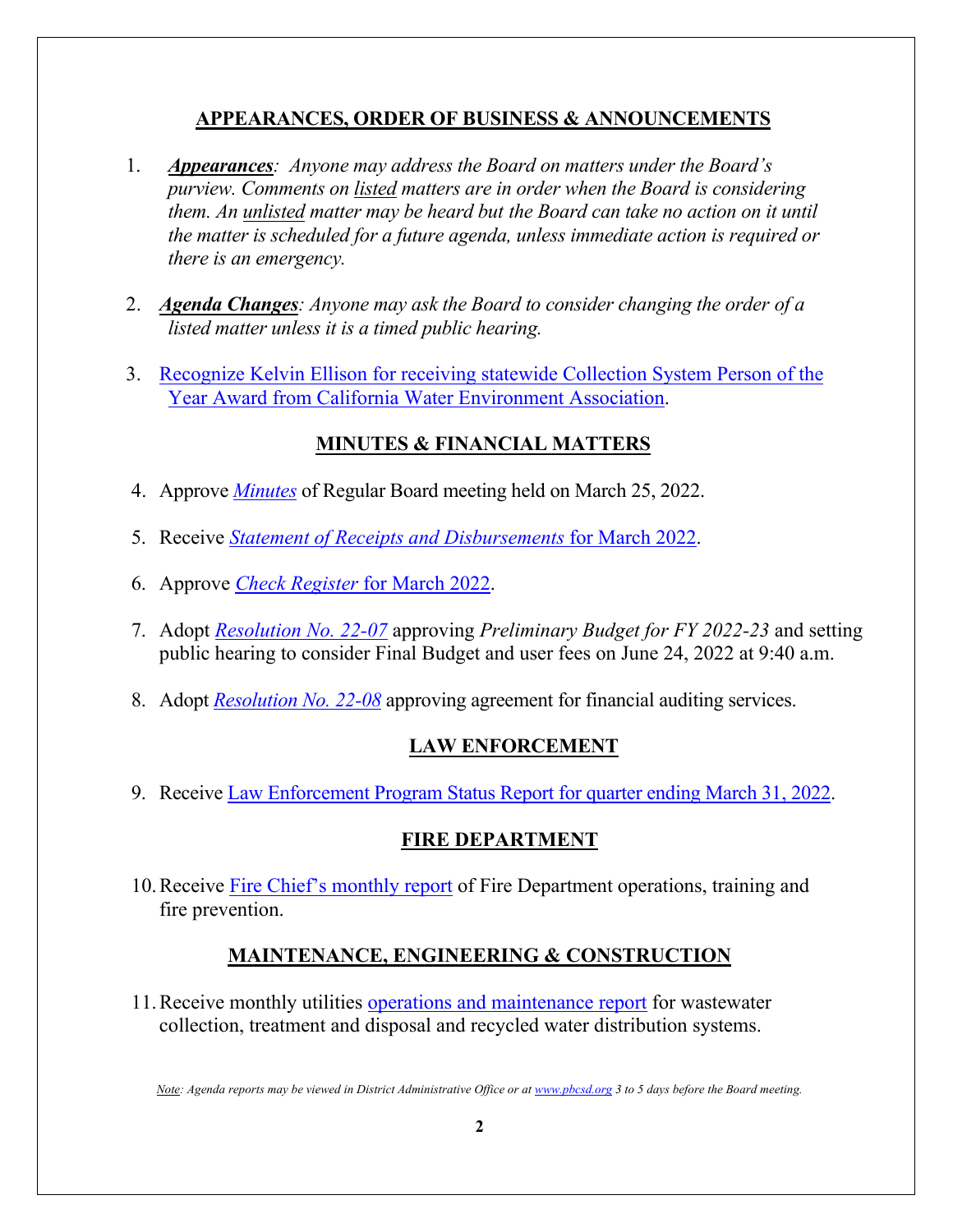- 12.Receive status report regarding active [PBCSD capital improvement projects.](https://pbcsd.org/wp-content/uploads/2022/04/12.-Capital-Improvement-Projects-Report.pdf)
- 13.Receive Carmel Area Wastewater District (CAWD) reports and information concerning matters of mutual interest to PBCSD and CAWD:
	- A. Receive report from Director Laska on [CAWD Board of Directors meeting on](https://pbcsd.org/wp-content/uploads/2022/04/13a.-CAWD-Board-Agenda-Packet-for-March-31-2022-Meeting.pdf) [Thursday, March 31, 2022.](https://pbcsd.org/wp-content/uploads/2022/04/13a.-CAWD-Board-Agenda-Packet-for-March-31-2022-Meeting.pdf)
	- B. Receive report from Director Froke on [CAWD Board of Directors meeting on](https://pbcsd.org/wp-content/uploads/2022/04/13b.-CAWD-Board-Agenda-Packet-for-April-28-2022-Meeting.pdf) [Thursday, April 28, 2022.](https://pbcsd.org/wp-content/uploads/2022/04/13b.-CAWD-Board-Agenda-Packet-for-April-28-2022-Meeting.pdf)
	- C. Assign Director Verbanec to attend CAWD Board of Directors meeting on Thursday, May 26, 2022.

### **SOLID WASTE MANAGEMENT**

14. Receive report regarding Monterey Regional Waste Management District (MRWMD) [Board meeting](https://pbcsd.org/wp-content/uploads/2022/04/14.-MRWMD-Board-Meeting-Agenda-GM-Report-for-April-22-2022.pdf) held on April 22, 2022.

### **GENERAL GOVERNMENT**

- 15. Adopt *[Resolution 22-09](https://pbcsd.org/wp-content/uploads/2022/04/15.-RES-22-09-Calling-Nov-2022-Election.pdf)* calling for PBCSD election on November 8, 2022.
- 16. Receive report on [Special Districts Association of Monterey County](https://pbcsd.org/wp-content/uploads/2022/04/16.-Special-Districts-Association-Monterey-County-Meeting-on-April-18-2022.pdf) meeting held [on April 19, 2022.](https://pbcsd.org/wp-content/uploads/2022/04/16.-Special-Districts-Association-Monterey-County-Meeting-on-April-18-2022.pdf)
- 17. Provide Direction for [election of one Independent Special District Alternate](https://pbcsd.org/wp-content/uploads/2022/04/17.-Independent-Special-District-Voting-Packet-Alternate.pdf) [Member to serve four year term on Local Agency Formation Commission of](https://pbcsd.org/wp-content/uploads/2022/04/17.-Independent-Special-District-Voting-Packet-Alternate.pdf)  [Monterey County \(LAFCO\).](https://pbcsd.org/wp-content/uploads/2022/04/17.-Independent-Special-District-Voting-Packet-Alternate.pdf)
- 18. Approve [job description for Deputy General Manager position.](https://pbcsd.org/wp-content/uploads/2022/04/18.-Deputy-General-Manager-Job-Description.pdf)

### **MISCELLANEOUS INFORMATION AND COMMUNICATIONS**

- 19. *This time is reserved for receiving [miscellaneous written](https://pbcsd.org/wp-content/uploads/2022/04/19.-2022_Spring_Summer_Newsletter.pdf) and oral communications. The Board will take no action on any matter not listed on the agenda except to instruct staff to review the matter and/or include it in a future Board meeting agenda, if desired.*
	- A. General Manager Report.
	- B. Questions from Directors or staff seeking clarification of matters within purview of the District.